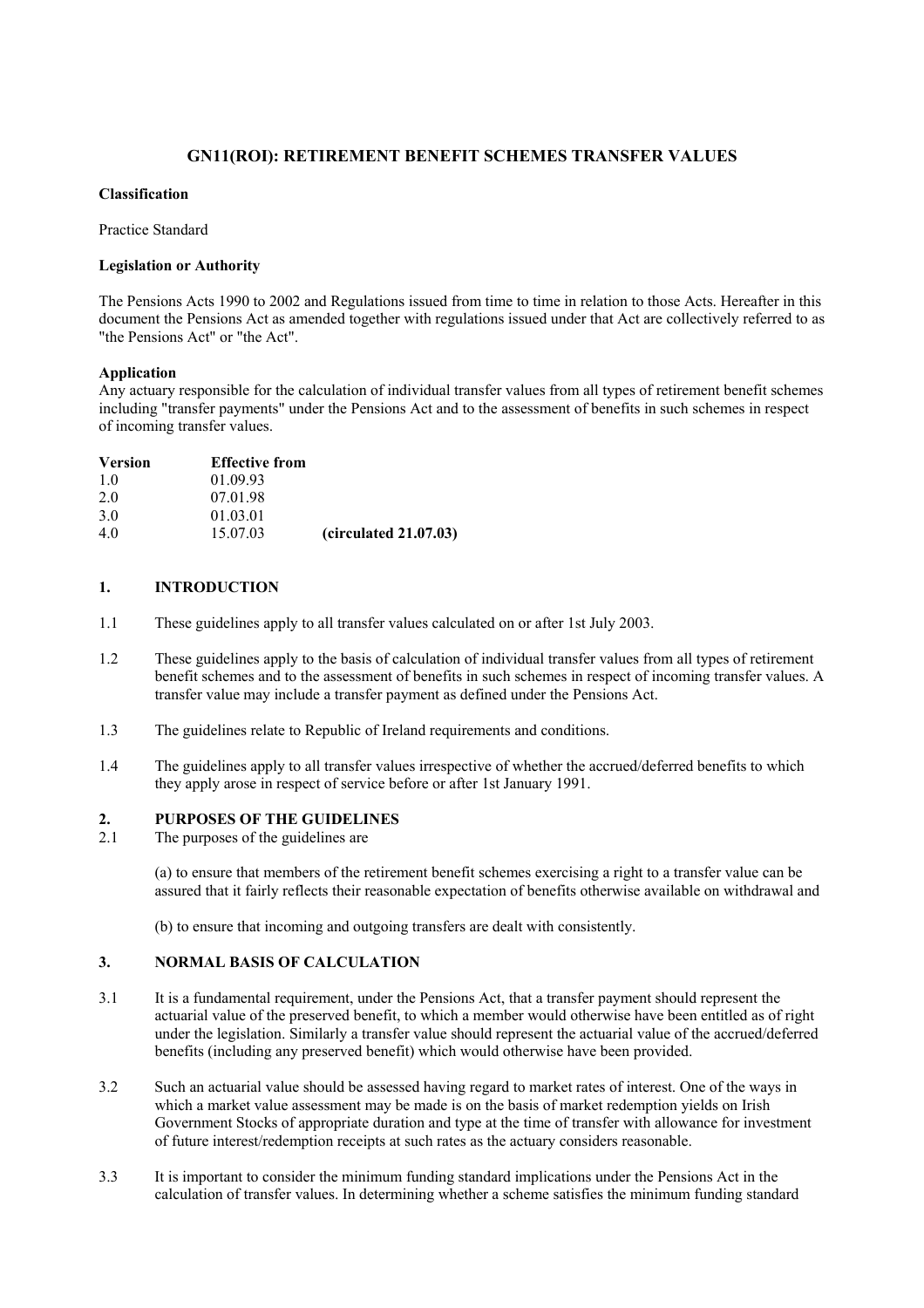under the Act the actuary may assume that the liabilities on wind-up could have been discharged by making payments (to another scheme or to an approved personal insurance policy) and these payments are defined as being equal to the actuarial value of the benefits specified (including preserved benefit). The Act also defines a transfer payment as being equal to the actuarial value of the preserved benefit. There is, therefore, a connection between the values calculated for minimum funding standard purposes and those calculated in respect of an outgoing transfer.

3.4 (a) Guaranteed or statutory increases, both in deferment and after retirement, should be valued as part of the accrued/deferred benefit.

(b) The actuary should (initially) advise and establish with his client, normally the employer or the trustees, whether and to what extent it is considered appropriate to make any addition for future discretionary increases to the accrued/deferred benefit or for any other benefits granted on a discretionary basis, for example a discretionary scale of enhancement to benefits on early retirement granted to members who have left service, when calculating its value for transfer. As a general rule, it would be inappropriate to allow for discretionary benefits unless they were being pre-funded or there was an established practice of providing such benefits.

(c) As pointed out in paragraph 3.3, the minimum funding standard implications should be carefully considered in the calculation of all transfer values. This particularly applies to any allowance for discretionary benefits that might be made. The Pensions Act does not require that discretionary benefits be taken into account for funding standard purposes, but on the other hand does not preclude their inclusion for transfer payment purposes. In general, it would be inappropriate to allow for discretionary benefits in the calculation of transfer values unless the scheme could satisfy the minimum funding standard where allowance for such discretionary benefits was being made for all members.

- 3.5 Under Section 29 of the Act, a benefit is required to be paid on the death of a member who is entitled to a preserved benefit, even if such a benefit is not specified in the scheme rules. This, and any other death benefits payable, should be taken into account in the calculation of a transfer value.
- 3.6 (a) In calculating benefits in respect of transfer values received by a retirement benefit scheme, the actuary should use methods and assumptions which are reasonable and consistent with the methods and assumptions (including any allowance for discretionary benefits) used for outgoing transfers from that scheme (subject to appropriate adjustment, in respect of incoming transfers, to take account of expected salary increases in cases where "added years" are to be credited). Paragraph 4 may be taken into account as described in 4.6.

(b) Where, in accordance with paragraph 3.4, discretionary benefits are not taken into account for outgoing transfer values, then the same principles should be applied to the calculation of the benefits in respect of incoming transfer values so as to maintain consistency between the basis for incoming and outgoing transfer values.

3.7 In the case of both incoming and outgoing transfers, allowance for expenses may be made where appropriate, e.g. to reflect administration costs, the saving in cost of paying pensions and any relevant costs of sale or purchase of investments.

#### **4. STANDARD TRANSFER VALUE**

- 4.1 The transfer value calculated in accordance with paragraph 3 above shall be increased, where necessary, to the amount which would be calculated in accordance with the financial and mortality assumptions specified in Appendix 1, adjusted by a Market Value Adjustment ('MVA') to allow for current market conditions as set out in Appendix 1.
- 4.2 For the purposes of the calculation of the standard transfer value the definition of normal pensionable age as defined in the Pensions Act is to be used in respect of preserved benefits.
- 4.3 No allowance is required to be made for future pension increases either in deferment or in payment granted on a discretionary basis, nor for other benefits granted on a discretionary basis, for example the amount of pension payable on early retirement granted to members who have left service.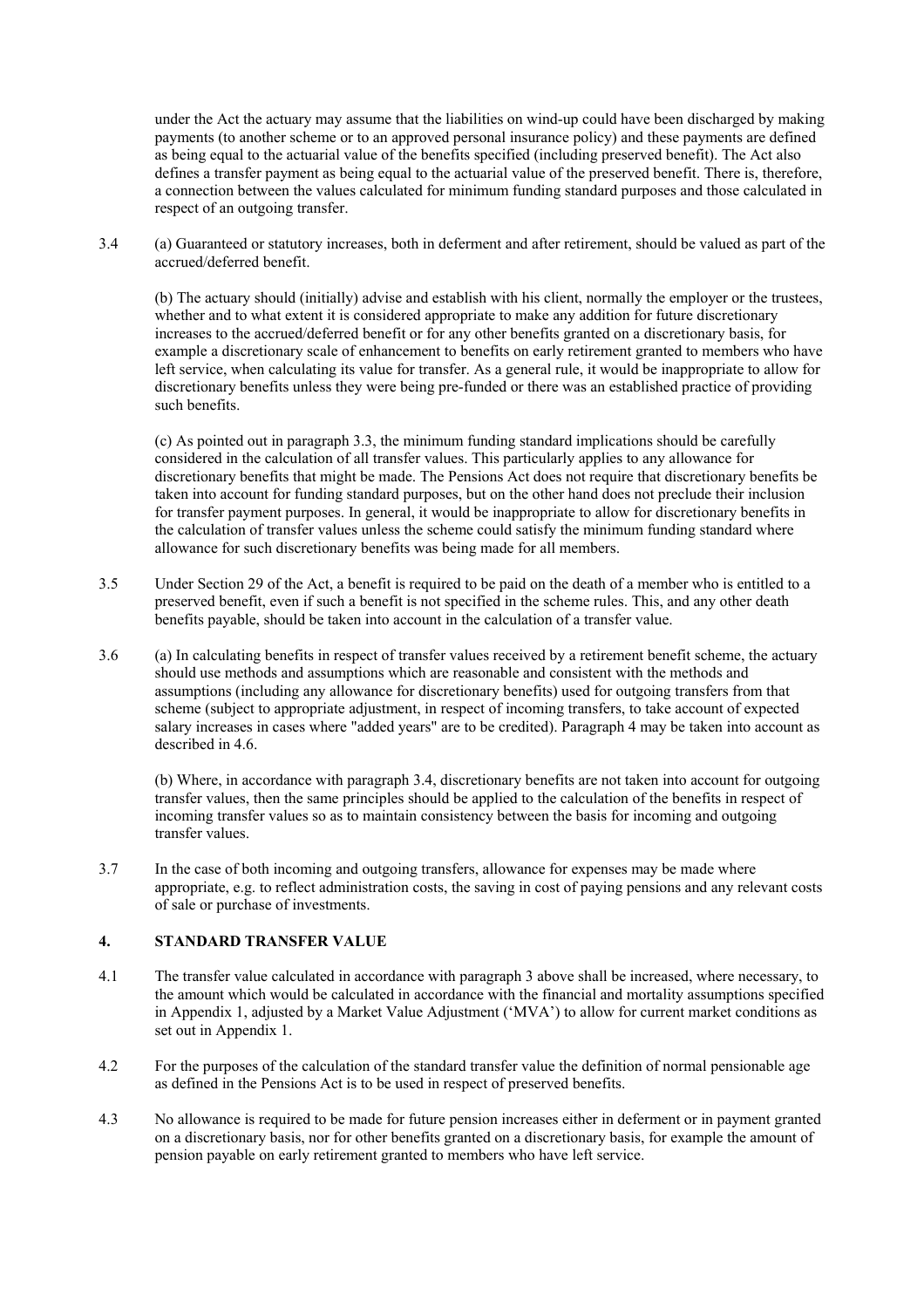- 4.4 The MVA to be used is set out in Appendix I, with a table of values applicable at various yields outlined in Appendix II. The MVA is that applicable on the last working day of the month immediately prior to the effective date of the calculation.
- 4.5 The financial assumptions outlined in Appendix I make an implicit allowance for expenses and no further addition therefore should be made by the actuary.
- 4.6 For an outgoing transfer value the standard transfer value calculated under paragraph 4 may exceed the transfer value calculated on the normal basis under paragraph 3. Similarly, the transfer credit calculated on the standard basis may be less than the transfer credit in respect of an incoming transfer calculated on the normal basis. In this situation, the lower transfer credit on the standard basis may be granted.
- 4.7 The assumptions outlined in Appendix I shall be reviewed not less frequently than quarterly by the Council of the Society of Actuaries in Ireland.

#### **5. DEPARTURES FROM THE FOREGOING BASIS OF CALCULATION**

5.1 If, at the date of transfer, the actuary is reasonably satisfied that the scheme would not have satisfied the funding standard, then the actuary should advise the Trustees that the amount of the transfer payment may be reduced.

In such circumstances the actuary should advise the Trustees as to the extent of the reduction in the transfer value which would be appropriate having regard to the actuary's best estimate of the scheme's funding position at the date of transfer.

It may also be appropriate for the actuary to advise the Trustees that the member's interests would be better served by deferring the taking of a transfer value until a later date.

5.2 (a) In cases where an outgoing transfer value is under consideration in respect of a withdrawing member for whom a transfer value has already been received, special care may be needed in the choice of the basis of calculation in order to ensure that the outgoing transfer value is, subject to paragraph 5.1, both equitable in relation to, and consistent with, the transfer value received. The general principle for calculating transfer values in such circumstances is that they should be of equal actuarial value to the amount required by the scheme to provide equivalent benefits in respect of a transfer value received at the same date.

(b) If added years have been credited in respect of an incoming transfer value, then the corresponding outgoing transfer value on subsequent withdrawal should represent the then actuarial value of the added years. This value would be determined based on the then pensionable salary and other assumptions (including an allowance for future salary increases) as considered appropriate at the time of withdrawal.

(c) Paragraph 3.4 deals with the question of discretionary benefits on outgoing transfer values and paragraph 5.2(a) emphasises the need for equity and consistency between the basis for incoming and outgoing transfer values in respect of an individual member. It is, nonetheless, possible that the practice of allowing for discretionary benefits may have ceased between the date of receipt of a transfer value and the date of subsequent withdrawal and payment of the corresponding outgoing transfer value. If the general principle outlined above is followed, discretionary benefits would not be taken into account in calculating the outgoing transfer value. Subject to paragraph 5.1 the actuary may consider it appropriate in such circumstances to use an alternative basis for calculating the outgoing transfer value to ensure that the member receives fair value particularly when the withdrawal takes place within a relatively short period of the receipt of the transfer value.

5.3 (a) Special considerations apply in cases where the circumstances of a previous transfer had been such that the assets transferred bore no direct relationship to the leaving service benefits under the previous scheme. These may result from a "bulk" exercise - for example, on a rationalisation of the schemes in a group or a sale of all or part of a business or even a transfer of the whole scheme. Alternatively, there may be a transfer of one or more employees from one scheme of a group to another.

(b) The transfer value in respect of the amount transferred from the previous scheme should be at least equal to the actuarial value of the rights granted on leaving service under the new scheme in respect of the period of service under the previous scheme (including preserved benefit, if any).

(c) In cases where the former accrued/deferred benefit and/or the transfer value were augmented in connection with a full or partial dissolution of the former scheme (either in circumstances where the trustees were obliged to augment benefits in terms of the documents governing the scheme or alternatively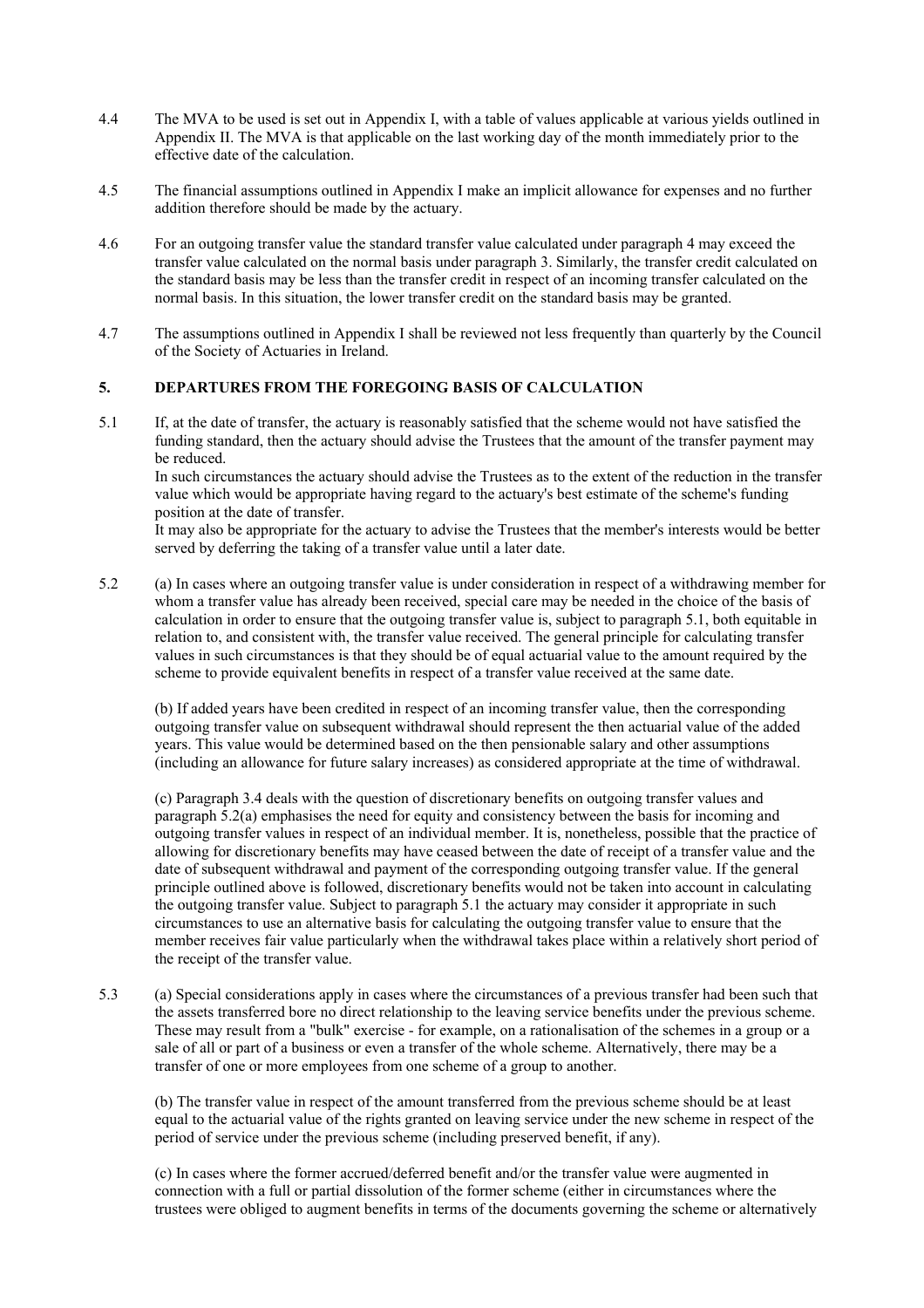at the discretion of the trustees or employer with the objective of enhancing the transfer values which would otherwise have been available for the purpose of buying out individual annuity contracts), then, for the purpose of paragraph 5.2 (a), comparison should be made with such higher values.

5.4 This Guidance Note is not intended to inhibit trustees from paying higher transfer values which may arise under reciprocal arrangements or otherwise.

#### **6. DEFINED CONTRIBUTION SCHEMES**

6.1 In the case of a defined contribution scheme (as defined in Part III of the Act), where all or part of a member's benefits depend directly on the proceeds of an earmarked investment, the corresponding transfer value will be the value of that investment. Similarly, if all or part of an incoming transfer value is to be applied to an earmarked investment, the benefit to be granted will depend on the proceeds of the investment.

# **7. PRESENTATION**

- 7.1 It is not necessary for each transfer value to be authorised separately by the actuary. The actuary may supply tables, for use by the trustees and administrators, for calculating the amount of any transfer value payable and the pensionable service or other benefits to be credited for an incoming payment. The actuary should specify the circumstances (e.g. changes in investment conditions or cases involving previous receipt of transfer value) in which adjustments to the tables or revised rates would apply.
- 7.2 The actuary should inform the trustees of the basis on which benefits have been brought into account in assessing transfer values.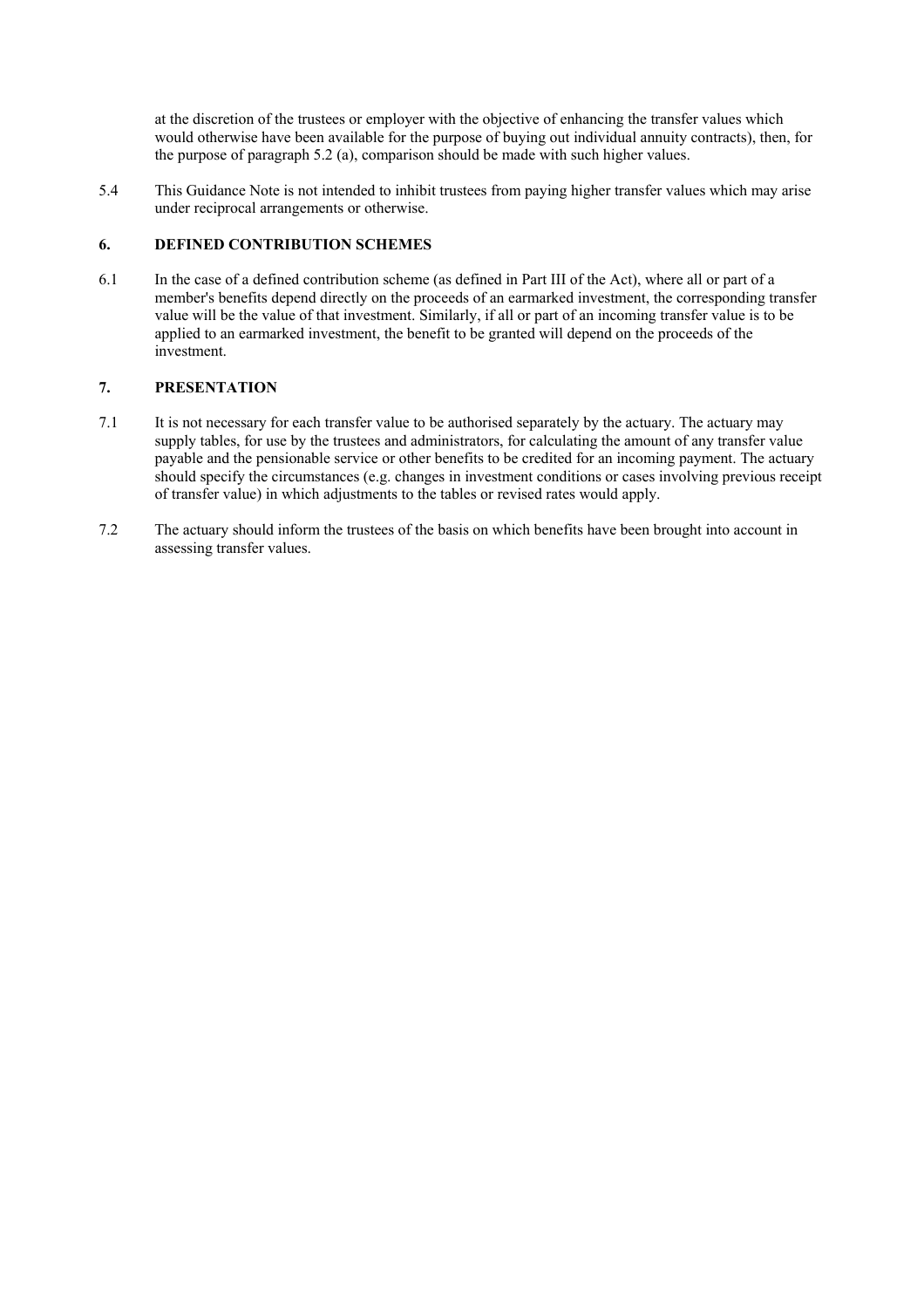#### **Appendix I: Current Factors for Use in Standard Transfer Value Calculations**

# **A FINANCIAL ASSUMPTIONS**

|                                                     | $\%$ per annum |
|-----------------------------------------------------|----------------|
| Long-term discount rate                             | $7\%$          |
| Rate of Statutory revaluation for deferred benefits | $2.5\%$        |
| Rate of inflation                                   | 3%             |
| Rate of parity pay increases                        | $4\%$          |

For schemes providing a fixed rate of revaluation in excess of 2.5% p.a. or for schemes providing revaluation linked to parity pay increases the higher rate should be substituted for the assumed statutory revaluation rate outlined above. For schemes providing either prior to or after retirement index-linked or parity pay increases but subject to an annual cap, the rate of increase to be assumed is to be based on the following table. Other rates of increases are to be calculated on a basis consistent with that underlying this table.

| Annual Cap      | <b>Index Linked Increase</b> | Parity Pay Increase |
|-----------------|------------------------------|---------------------|
| Under 2%        | Actual Cap                   | Actual Cap          |
| 2%              | 1.75%                        | 2.00%               |
| 2.5%            | 2.00%                        | 2.50%               |
| 3%              | 2.25%                        | 2.75%               |
| 4%              | 2.50%                        | 3.25%               |
| $5\%$           | 2.75%                        | 3.50%               |
| $7.5\%$ or over | $3.00\%$                     | 4.00%               |

If necessary, the standard transfer value should be restricted to comply with Revenue Limits (e.g. for schemes providing fixed rate revaluation or escalation in payment greater than the assumed rate of inflation).

#### **B NON-FINANCIAL ASSUMPTIONS**

| Pre-retirement<br>mortality  | Males: AM80 Females: AF80                                                                                                                                               |
|------------------------------|-------------------------------------------------------------------------------------------------------------------------------------------------------------------------|
| Post-retirement<br>mortality | Males: PA90 rated down 3 years                                                                                                                                          |
|                              | Females: PA90 rated down 3 years                                                                                                                                        |
| <b>Marital Status</b>        | Marital status at date of leaving service. Where entitlement is<br>based on spouse at retirement or earlier death a proportion<br>married may be assumed.               |
| Age difference               | Males three years older than females. In circumstances where<br>a spouse's pension would be payable only to a member's<br>current spouse that spouse's age may be used. |

# **C MARKET VALUE ADJUSTMENT (MVA)**

The transfer value calculated in accordance with the assumptions in A and B above is to be adjusted by multiplying by a Market Value Adjustment (MVA), as set out below. A table of MVA factors applicable at various yield bands is shown in Appendix II.

C.1 Where the member has more than 10 years to go to normal pensionable age the MVA to be used will reflect the characteristics of the rate(s) of revaluation of the deferred benefits pre-retirement.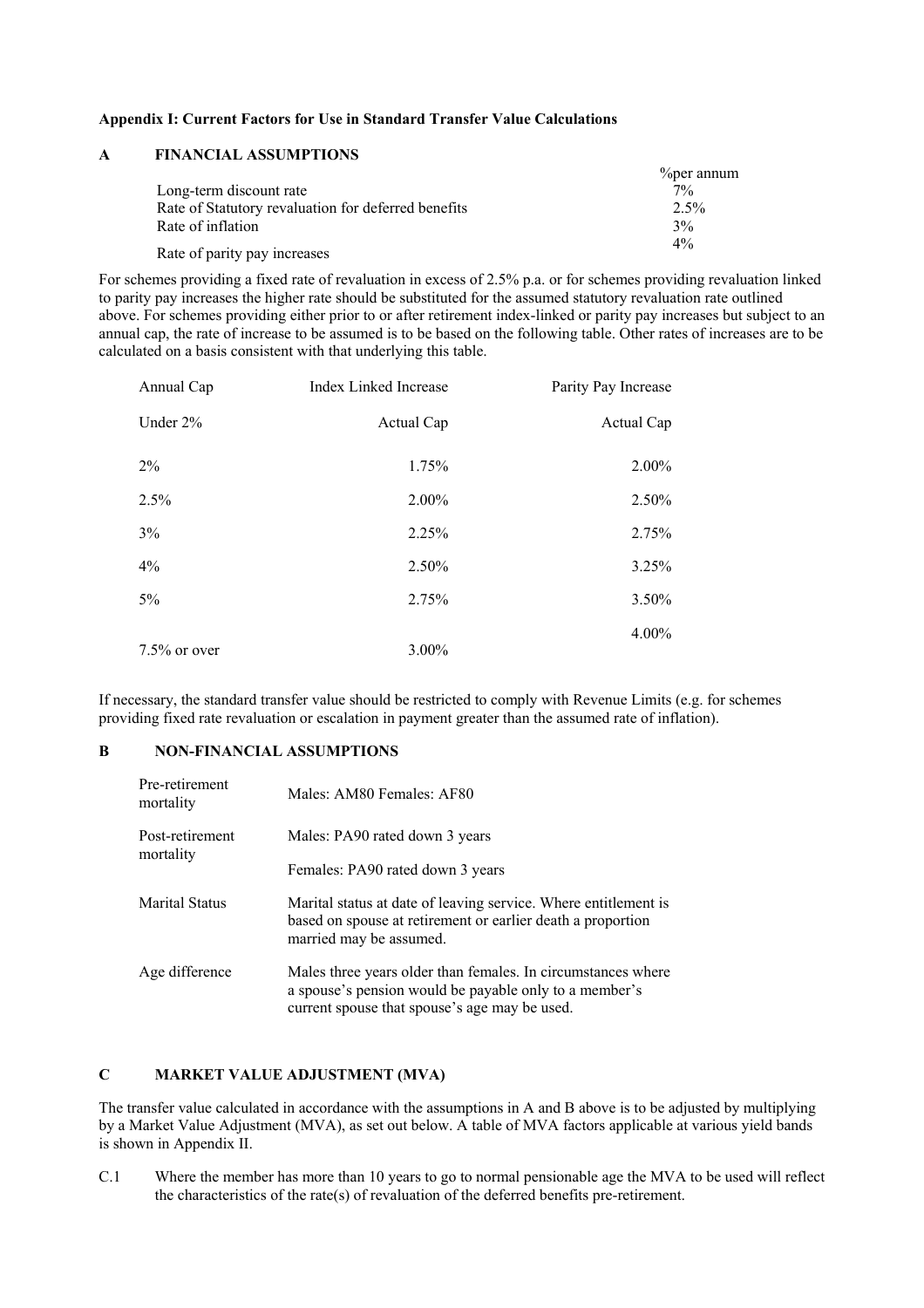Where the member has attained or passed normal pensionable age the MVA to be used will reflect the characteristics of the rate(s) of revaluation of the post-retirement benefits. In the case of retirement lump sums an MVA of 1 is to be taken for this purpose.

Where the member has 10 years or less to go to normal pensionable age the MVA to be used will be determined by linear interpolation of the above rates, as appropriate.

The MVA used should be calculated to 3 decimal places.

C.2 The adjustment for fixed benefits (and/or benefits with fixed rate revaluation or escalation in payment) is MVA1 where MVA1 is calculated as:

 $0.07$  x a15 + v^15 at i% where i is the annualised gross redemption yield on the 4.6% Treasury 18/4/2016 stock, to 2 decimal places

C.3 The adjustment for index-linked benefits (and/or benefits with statutory revaluation or escalation in payment) is MVA2 where MVA2 is calculated as:

> $(1.07/1.03 - 1)$  x a15 + v^15 where j is the annualised real yield on the France at  $i\%$ Trésor OATi 25 July 2029 stock, to 2 decimal places